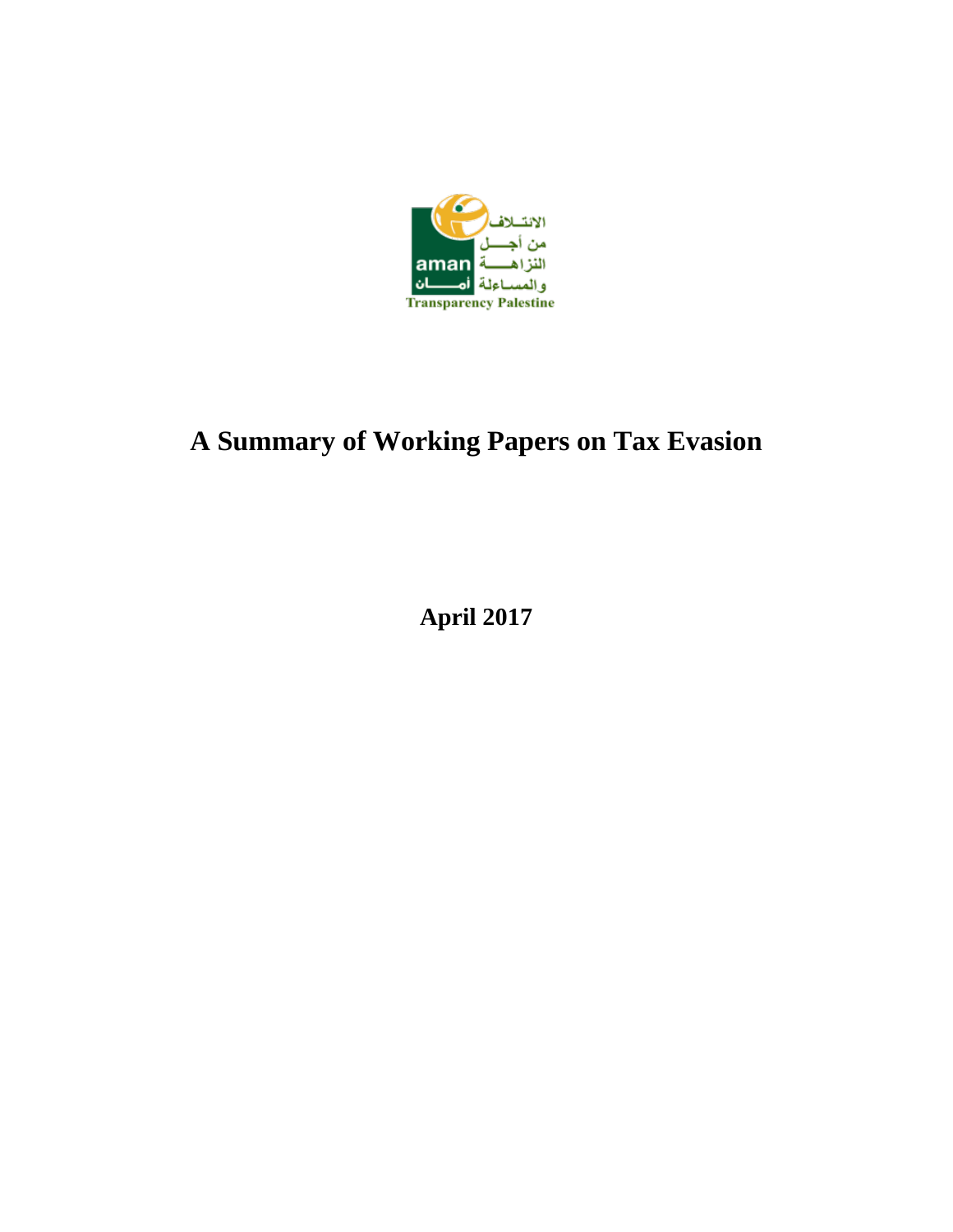## **Tax Evasion**

Tax evasion is a public phenomenon that affects all countries around the world and is widespread in developing countries.<sup>1</sup> Although there is a lack of an accurate measurement of the size of tax evasion in Palestine, it can be said that it is widespread. Since it is negatively reflected on the generated tax revenues and contributes to increase the current deficit in the public budget, ignoring this tax evasion and the lack of monitoring and prosecution encourages corruption in this field.

This paper includes all papers presented at the tax evasion working day that was organized by the AMAN Coalition on 22 March 2017. The paper reviews a group of concepts such as tax evasion, tax avoidance, financial leakage, and customs smuggling, and discusses the causes that contribute to tax evasion. It attempts to estimate the size of tax evasion based on realistic indicators and opinions of active experts, in addition to the outcomes of several relevant reports and studies. The paper also aims to review some regulatory provisions and legislation regarding Palestinian customs (*income tax and customs tax*), and tax evasion forms mentioned in these laws. It also tackles the role of governmental institutions combating tax evasion crimes, and addresses the most significant challenges and problems that hinder the work of institutions in this regard.

## **Definitions: Tax Evasion, Tax Avoidance, and Financial Leakage**

**Tax Evasion**: Even though literature and related financial studies have provided several definitions of tax evasion, the science of public finance defines tax evasion as: "*Taxpayers who, fully or partially, avoid paying the true tax without transferring its burden to others, and which in turn affects the country's share from the taxes and makes it lose its rights*". 2

There are various forms of tax evasion that deliberately aim to hide taxpayers' real conditions from Tax Authorities in order to reduce the amount of tax due.<sup>3</sup> However, the study prepared by Social and Economic Policies Monitor (*Marsad*) entitled: *Taxation systems in SixArab Countries* defines tax evasion as "*Taxpayers' ability to fully or partially escape from paying the required tax*. Usually, (illegitimate) tax evasion is accompanied by taxpayers' attempts to escape from paying the required tax through practicing cheating and/or forgery and/or violating legal provisions. 4

**Tax Avoidance:** "*People who abstain from an activity that leads themselves to be subject to taxes through benefiting from legal gaps to avoid paying the taxes whereas taxpayers can escape from one gap and finds a legal exit through which they can avoid paying the taxes or reduce its amount. Tax avoidance is considered legitimate and not an illegal action*". <sup>5</sup> The International Bar

 $\overline{\phantom{a}}$ 

<sup>&</sup>lt;sup>1</sup> Possible Measure to Limit Tax Evasion, Economic Annual Report 2015. The Palestinian Economic Council for Development and Reconstruction (PECDAR).

<sup>2</sup> Transparency Environment in the Collection of Taxes and Customs Fees. Tax and Customs Evasion: Case Study, 2011, AMAN.

<sup>3</sup> Possible Measure to Limit Tax Evasion, Economic Annual Report 2015. The Palestinian Economic Council for Development and Reconstruction (PECDAR).

<sup>4</sup> Tax Systems in Six Arab Countries, 2014. Social and Economic Policies Monitor (*Marsad*)

<sup>5</sup> Transparency Environment in the Collection of Taxes and Customs Fees. Tax and Customs Evasion: Case Study, 2011, AMAN.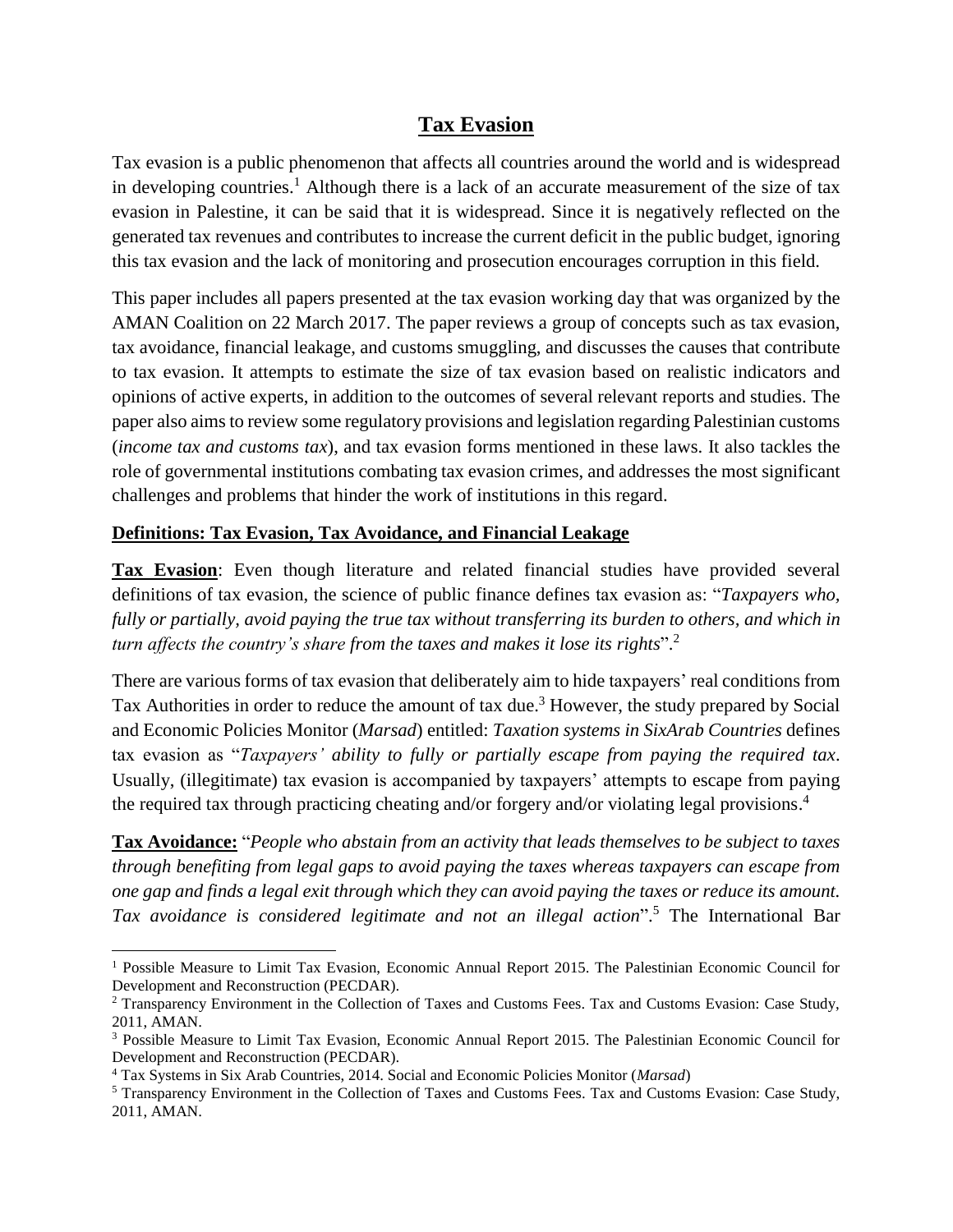Association proposed a term called Tax Violation to include tax evasion and aggressive tax avoidance. The Association defines the terms as: "*Tax practices that contradict the spirit and letter of international and local tax law and policies*". <sup>6</sup> Examples of this include the circumvention of the Investment Law and benefiting from tax exemptions through transference of ownership after the expiration of the exemption period specified for the owner.

**Financial Leakage**: A paper prepared by AMAN defined financial leakage as "*Taxes paid by Palestinian consumers and considered in the custody of Israeli government and which are not returned to the Palestinian Authority (PA) through clearance accounts*". <sup>7</sup> Based on PECDAR's report, there is another definition of Tax Leakage which is "*Funds transferred to the occupation's treasury because of a default in collecting clearance money*". 8

**Customs Evasion**: According to the Jordanian Tax Law that is applicable in Palestine, customs evasion is defined as: "*The entry of goods into and out the country in a way that violates applicable legislations and without paying customs fees and other taxes either partially or fully or in contravention of the prohibition and restrictions provisions stipulated in this law or other laws and regulations*" Article 232 of Jordanian Customs Law No. 16 of the year 1983. 9

### **Reasons for Tax Evasion in Palestine**

The lack of Palestinian control over its borders and crossings, weak investigation, and the lack of oversight over the value of clearance bills prepared by Israel in a non-transparent way constitute the main causes to motivate unscrupulous people to tax evasion. Deficiency in legislation provides an enabling environment for tax circumvention. Additionally, procedures followed to oversee and limit the phenomenon of tax evasion do not contribute to achieve the desired goal as required. Based on the Value-Added Law and Customs Law, the reconciliation right determines that reconciliations take place only on fines and benefits of tax value; however, in some cases, the law is not fully complied with and certain reconciliations may occur on the tax value.

During their work auditing value added tax, customs, excise, and income tax, it became clear for the State Audit and Administrative Control Bureau that there are several reasons that contribute to increase the rates of tax evasion such as weak follow-up procedures on taxpayers who do not pay their income and value added tax, the absence of field inspection, and fragile monitoring of unregistered taxpayers in Tax Departments. There is also an absence of coordination between the Tax Departments where there are files complied with value added taxes and interrupted in the

 $\overline{a}$ <sup>6</sup> Corruption and Tax Abuse: Two Sides of the Same Coin, Draft Copy Position 2016.

<sup>7</sup> The Importance of Increasing Direct Imports in the Development of Tax and Customs Revenues and the Reduction of Financial Leakage and Tax Evasion, 2015. A Background Paper. Palestine Economic Policy Research Institute – MAS.

<sup>8</sup> Possible Measure to Limit Tax Evasion, Economic Annual Report 2015. The Palestinian Economic Council for Development and Reconstruction (PECDAR).

<sup>9</sup> Jamil Misyaf, 2017. A Paper on Palestinian Tax System and the Culture of Smuggling.Palestine Economic Policy Research Institute – MAS.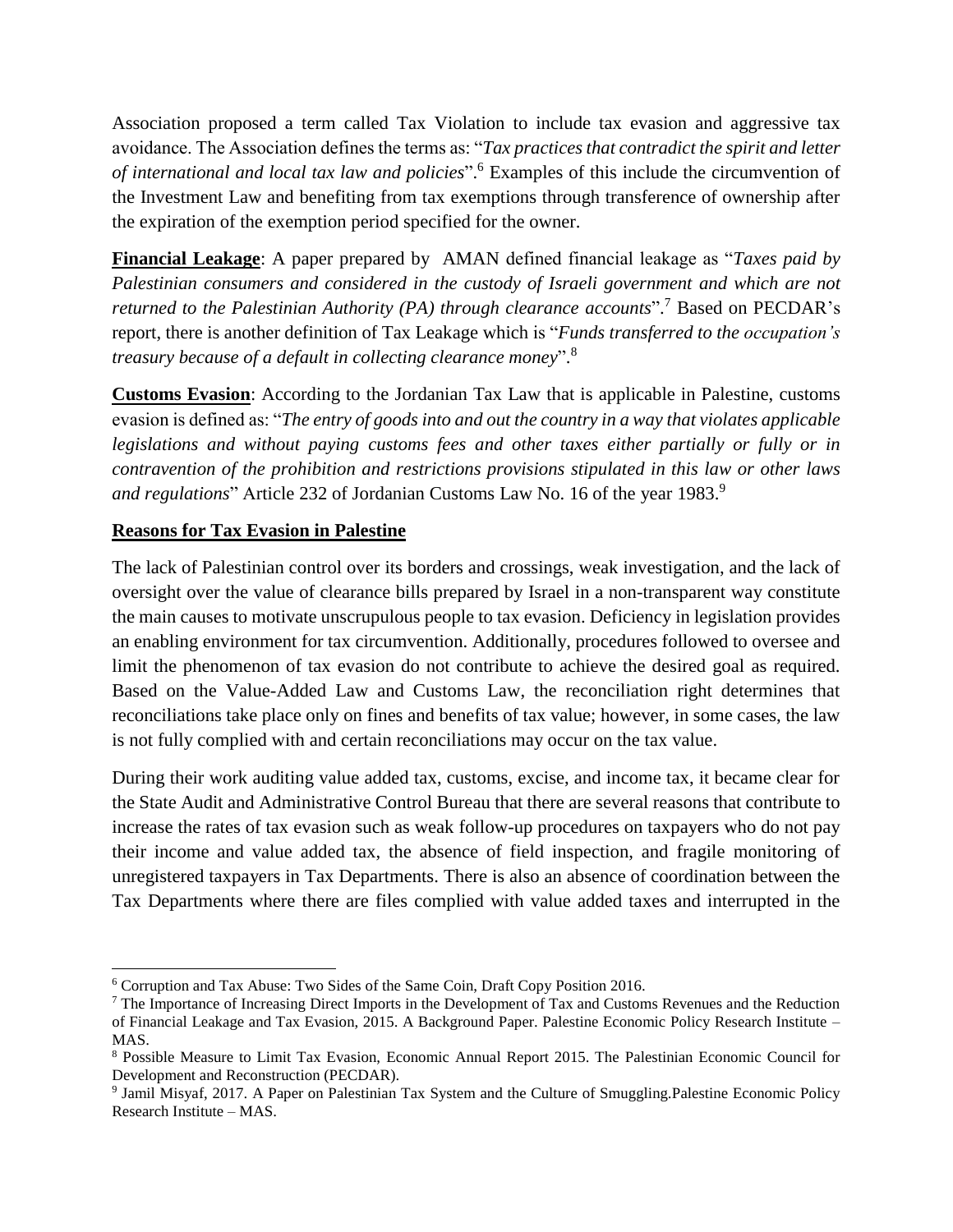income tax, in addition to the Income Tax Department that accepts lease contracts unstamped from the Property Tax Department.<sup>10</sup>

Reasons that contribute to increase the cases of tax evasion may also include employees' lack of material, logistics, and human capacity in the Tax Department, and a shortage of incentives and training required for these crews. On the other hand, reasons related to Tax Laws contribute to increase the number of tax evasion cases by increasing tax rates in general compared with economic conditions. 11

In an interview conducted with one of the most important auditing companies in Palestine, it became obvious that one reason for tax evasion is the policy and methodology of officials in Tax Departments in dealing with taxpayers as tax evaders. This weakens taxpayers' transparency relations with the tax department and develops the belief that the estimations of tax commissioners are arbitrary.

## **Size of Tax Evasion**

After reviewing literature and related studies, the amount of tax evasion in Palestine was not precisely determined. A study conducted by PECDAR in 2015 estimated the size of tax evasion as between 30-40% of total tax revenues.<sup>12</sup> A study prepared by The Palestinian Initiative for the Promotion of Global Dialogue and Democracy (*MIFTAH*) entitled *An evaluative study of the Income Tax Law of the year 2011* estimated the size of tax evasion to be 37% of total revenues.<sup>13</sup> However, AMAN's study *Transparency Environment in Collecting Taxes and Customs Fees* concluded that the rate of tax evasion may reach 65%. It also estimates the rate of tax evasion as 30% based on the impression and estimates of the General Directorate of Income Tax and the General Directorate of Property Tax, and the General Directorate of Value Added Tax.<sup>14</sup>

### **Palestinian Laws and Tax Evasion**

Palestinian laws have not specified a precise definition of tax evasion; however, the laws stipulate the actions that represent the forms of tax evasion. Considering Article (37) of Presidential Decree No. (8) of the year 2011 regarding income tax, the actions representing tax evasion and the sanctions against such actions were specified and represented generally as submission of incorrect tax returns, concealing or destroying records before the expiration of the period required for their

 $\overline{\phantom{a}}$ <sup>10</sup> Shuman. Thalji, Assaf, Ibrahim 2017. A Paper on Challenges and Problems in the Field of Monitoring and Auditing Official Institutional Performance in following-up Tax and Tax Evasion files, State Audit and Administrative Control Bureau.

<sup>&</sup>lt;sup>11</sup> Ad-Dahle, Samar 2017. Challenges and Problems in Confronting Tax Evasion Phenomenon. Income Tax, Ministry of Finance.

<sup>&</sup>lt;sup>12</sup> Possible Measure to Limit Tax Evasion, Economic Annual Report 2015. The Palestinian Economic Council for Development and Reconstruction (PECDAR).

<sup>13</sup> Abd El-Karim, Nasir 2015. Evaluative Study of Income Tax Law for the year 2011. *MIFTAH* 2015/ Qabaja: Master Dissertation "Tax Evasion and Ethics", Hamburg University, Germany 2010.

<sup>&</sup>lt;sup>14</sup> Transparency Environment in the Collection of Taxes and Customs Fees. Tax and Customs Evasion: Case Study, 2011, AMAN.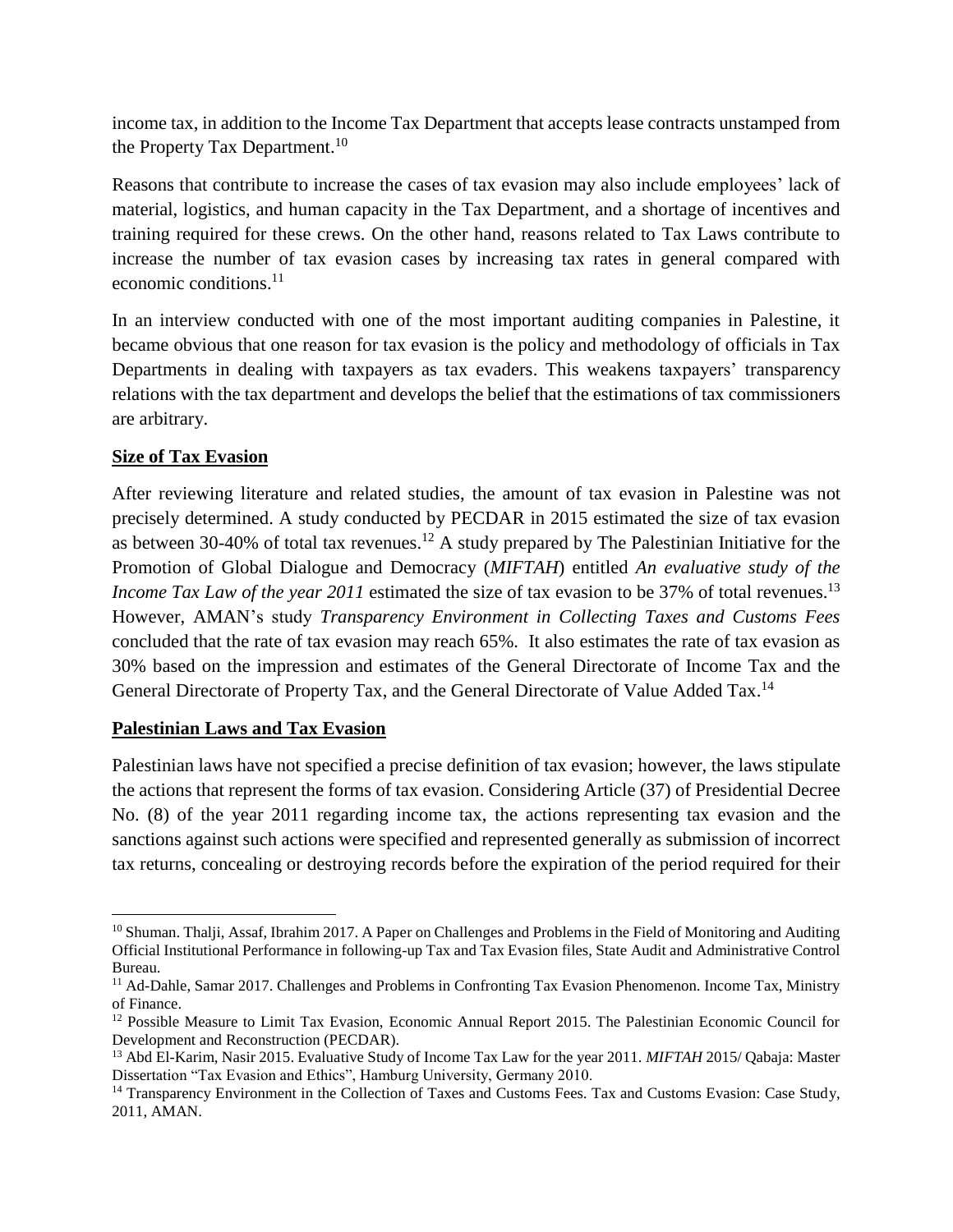preservation, increasing costs and reducing profits through assuming imaginary partners, manipulating bills, or concealing or hiding some economic activities that are subject to taxes, noncompliance with tax discount, or deduction made on taxes without transferring the amounts to the department, or forging some documents and papers. Examples of these actions include circumventing the Investment Promotion Law No. (1) of the year 1998 which offers exemptions and tax deductions within specified periods ranging from 5-21 years. <sup>15</sup> Sometimes, investors transfer the project's ownership to their relatives (spouses or children) after the expiration of the period of tax exemption so that they benefit from a new period of tax exemption and deduction. In this way, investors can evade taxes imposed on companies, and the value added tax due to the offered concessions and circumvention of ownership registration.

There is a problem in the Investment Promotion Law that provides an opportunity for tax evasion. "*Consequent tax exemptions are granted to companies just because they meet the conditions required in terms of the capital size and the number of workers regardless of the economic objectives that they might achieve*." Examples of this include granting an exemption for a company with a concession to an international company, and granting exemption to telecommunication companies and mining companies considering that minerals are natural resources in Palestine and what is important is to impose fees on their extraction. However, mineral extraction is done with no control or monitoring from any party. Investment Promotion may continue lifelong due to the renovation and development of the project, and sometimes the project's equipment is sold to another project structured to receive an exemption. The ways through which companies change from one legal form to another in order to benefit from the exemption contradict the spirit and letter of laws. 16

In general, it can be concluded that there is a problem in the tax laws and legislation regarding tax evasion, where there are some ambiguous and complex laws such as the value-added law. Some other laws are not compatible with the current reality in terms of content, text, and time such as the Property Tax Law of the year 1995, and the Customs and Excise Law of the year 1962. Furthermore, another problem can be noted that lies in the lack of deterrent penalties regarding tax evasion where these penalties were brought generally from the Penal Law No. (16) of the year 1960, the Law of Collecting State Funds No. (6) of the year 1956 and some other penalties included in the Income Tax Law and the Value Added Tax System.<sup>17</sup>

#### **Reasons for and Areas of Corruption in Taxes**

 $\overline{a}$ 

<sup>15</sup> Tax Evasion in Palestine, a phenomenon that affects public funds and leads to its waste, *AMAN* Publications.

<sup>&</sup>lt;sup>16</sup> Ad-Dahle, Samar 2017. Challenges and Problems in Confronting Tax Evasion Phenomenon. Income Tax, Ministry of Finance.

<sup>&</sup>lt;sup>17</sup>Rizig, Khalil. A paper on "Circumvention Methods Used in Tax Evasion". Union of Palestinian Chambers of Commerce and Industry.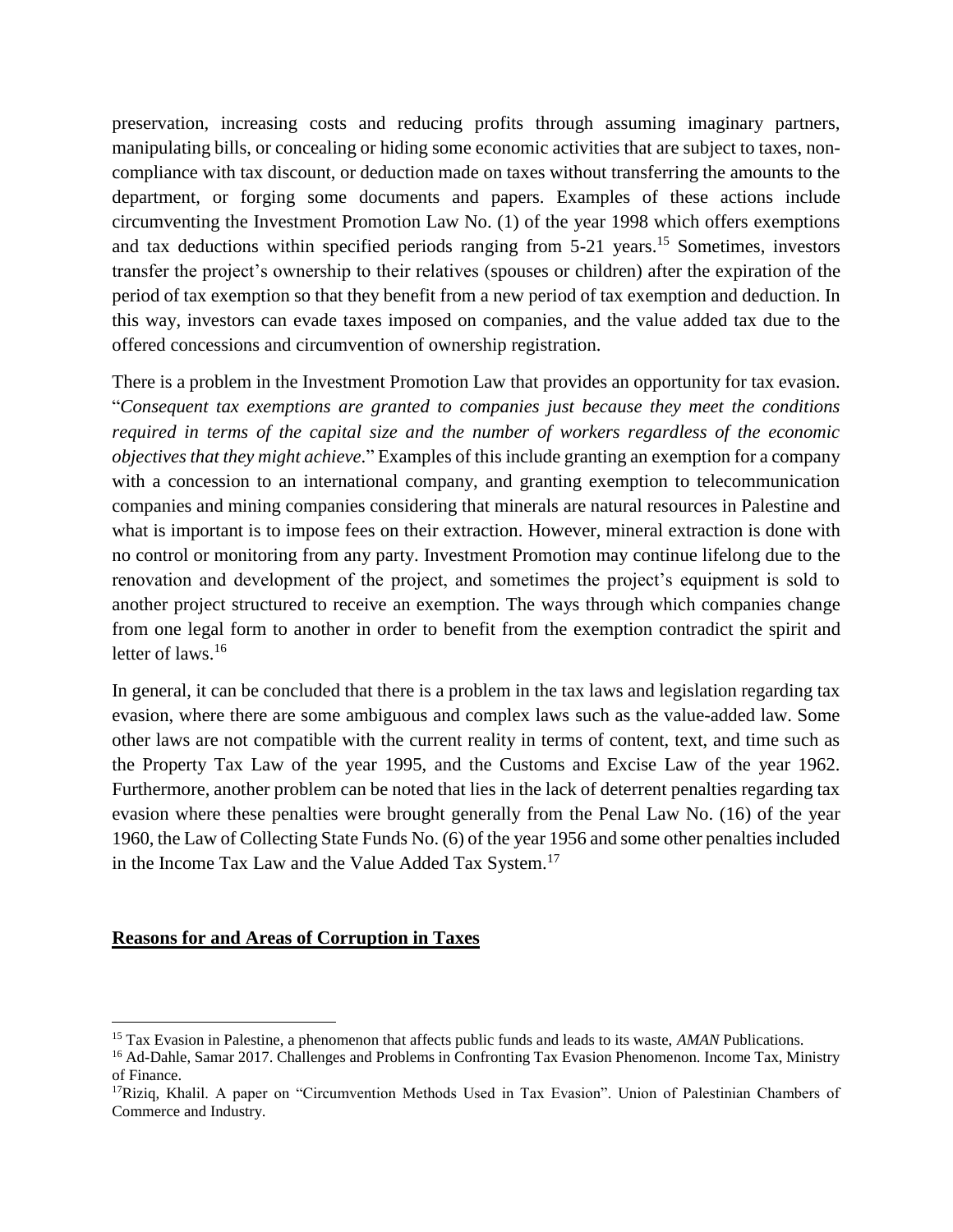Although legislation in several countries considers tax evasion as one form of corruption because it assaults public funds and reduces governmental revenues that aim to accelerate the development process, Palestinian Law does not consider tax evasion as a crime of corruption unless committed by, or in collaboration with, a public employee.

The Income Tax Law has not included specific mechanisms or procedures to prevent conflict of interest when an employee leaves the workplace and moves to work in the private sector. Additionally, and since the law gives broad powers for tax commissioners and employees at the Tax Department, this form constitutes an incubator environment for multiple cases of financial and administrative corruption.

- The Head of Anti-Corruption Prosecution in Palestine states that the problem lies in the settlements performed before the final agreement on the estimated amount of tax, where tax commissioners are given wide discretionary authority without having clear measures, which contributes to discrepancies in offered estimates. Additionally, granting tax commissioners discretionary authority might create an enabling environment for corruption through the creation of personal relationships between tax commissioners and taxpayers.
- The General Director of the Income Tax Department indicated that the powers of tax commissioners in estimating taxes depends on their wisdom, knowledge, and ability to estimate the amount subject to taxes. Sometimes, tax commissioners might resort to settlements and reconciliations even though they are less than the actual estimated amounts to collect and not resort to courts that might take a very long time to issue a verdict. In this way, the value of the amount is reduced due to economic changes, which means that the current amount does not equal the amount after several years.
- The Director of the Income Tax Department pointed out that low salaries and large numbers of employees at Tax Departments, the lack of available capacity to develop their abilities and skills, and the difficulty of circulating employees between governorates constitute an incubator environment for possible corruption.
- Anti-Corruption Prosecution in Palestine states that bribery is the most prominent corruption form used in tax evasion, followed by delinquency of performing job duties and functions (*deliberate default*), and finally, the personal relationships that pave the way for favoritism and nepotism. It should be noted that all parties interviewed agreed that weak and fragile official oversight on the level of skills, financial or human resources, and even administration are the most important causes of tax evasion. In an interview with the Head of State Audit and Administrative Control Bureau, he confirmed that the Bureau and its crew do not possess the required experience and resources to pursue this huge and massive file.

## **Tax Avoidance**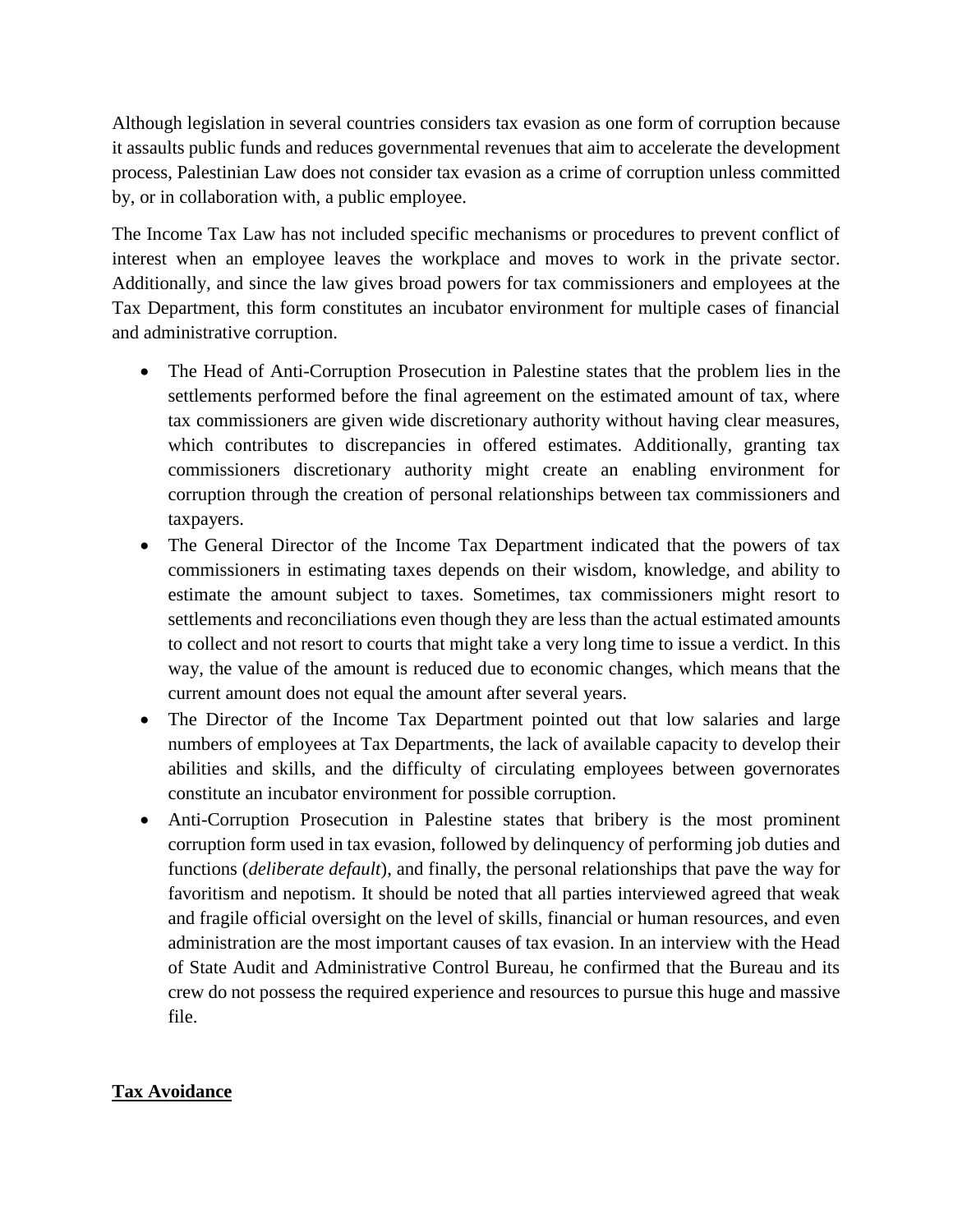Compared with tax evasion, the tax avoidance phenomenon is considered more dangerous because it uses legal gaps and circumvents the law. There are several definitions for this that express the tax practices which contradict the spirit and letter of international and local tax policies and laws. Even though tax avoidance exists in Palestine, there is no clear legal text that covers these practices.

A report prepared by Transparency International on Tax Avoidance<sup>18</sup> states that there are several documented cases around the world where many methods were used to avoid paying taxes. Often, tax avoiders contract with specialized legal companies in the field of tax and financial auditing to exploit legal gaps and offer guidance and recommendations for taxpayers to avoid paying tax in a way that appears consistent with the law. Sometime, they bribe tax commissioners. As mentioned in the report, some huge financial companies use pressure groups in their countries to influence decision makers in a way that ensures the enactment of tax legislation and policies that are consistent with their objectives in limiting their tax commitments, or even keeping the gaps in the tax laws to facilitate tax avoidance processes.

Some consultancy companies might use tax planning as a tool for tax avoidance where methods of tax planning used by accounting companies might contradict the objectives of tax laws, and because the reduction of income subject to taxes, through circumventing the classification of revenues and expenses, might contribute to achieve tax avoidance.

? As for the Palestinian reality, the absence of a clear legal definition of this phenomenon hinders the possibility of investigating and limiting similar cases, supports impunity and helps to receive additional profits on the account of public treasury. It also necessitates the preparation of specialized studies on this phenomenon, encourages enactment of a legal text that criminalizes tax avoidance. There is also a need to conduct studies that determine the relation between tax avoidance and corruption, and specify the forms of corruption used in tax avoidance.

## **Financial Leakage**

 $\overline{\phantom{a}}$ 

From a Palestinian perspective, it means "*Taxes paid by the Palestinian consumers which are considered in the custody of the Israeli government and are not returned to the PA through clearances account*". <sup>19</sup> Financial leakage occurs through buying foreign goods from Israeli traders, which means goods imported first to Israel, and if the trader does not submit the clearance bill, the financial leakage occurs in the value added tax, purchase tax, customs tax, fees, and excise. However, if the trader submits a clearance bill, the PA will regain the value added tax only and financial leakage occurs in purchase tax, customs tax, fees, and excise because the importing process was not directly made from the country of origin, but from Israel. In case of importing Israeli goods, and if a clearance bill is not submitted, financial leakage occurs in the value added

<sup>18</sup>Corruption and Tax Abuse: Two Sides of the Same Coin, Draft Copy Position 2016.

<sup>&</sup>lt;sup>19</sup> The Importance of Direct Exporting in the Development of Tax and Customs Revenues and the Reduction of Financial Leakage and Tax Evasion, 2015. A Background Paper. Palestine Economic Policy Research Institute – *MAS*.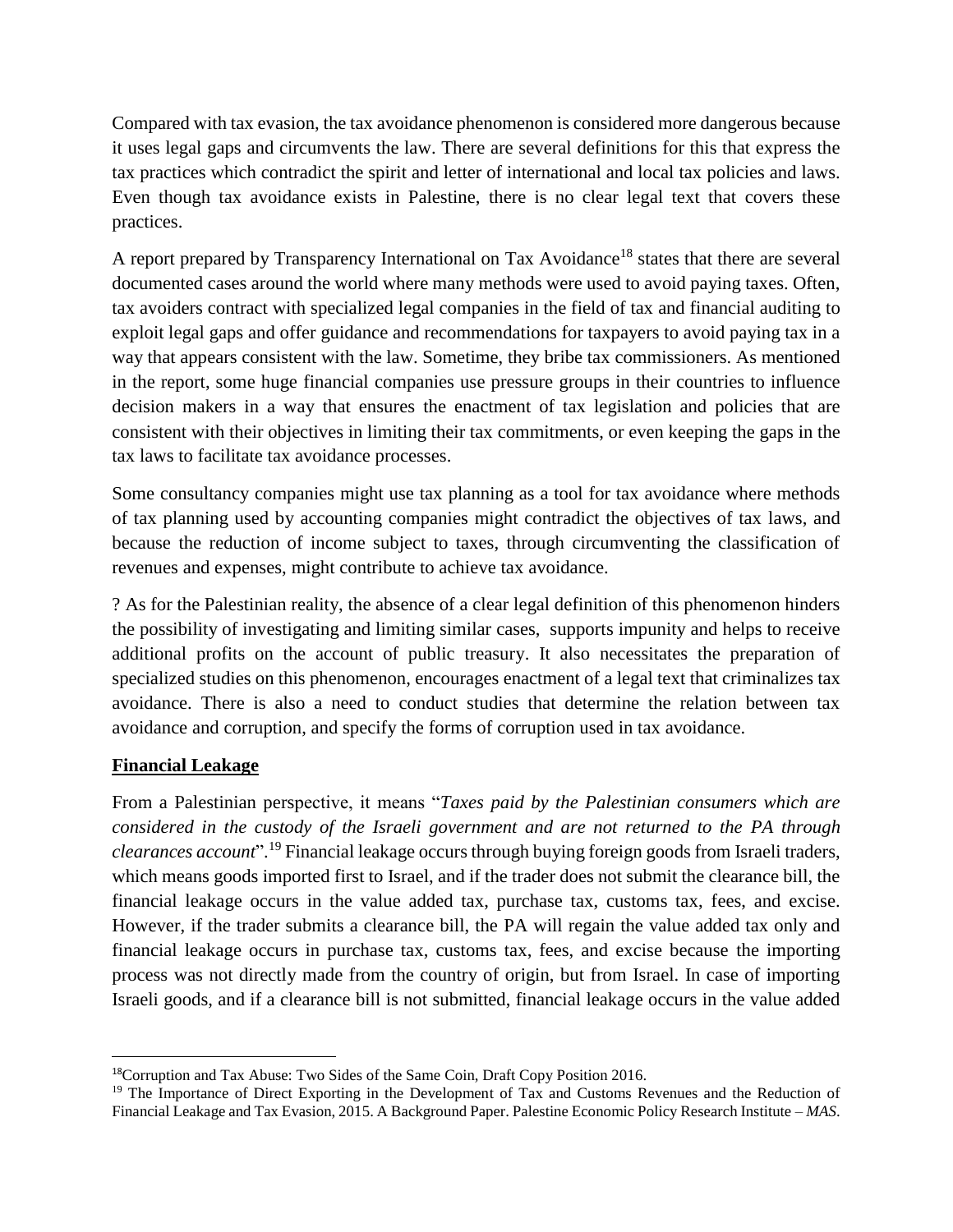tax and purchase tax.<sup>20</sup> It should be noted that in agreements with Israel, there is nothing that obliges them to report purchase processes without clearance bills.

Financial leakage may occur for several reasons, the most important of which are Israel's noncommitment to agreements, and the evasion of Palestinian traders from customs tax and the value added tax. Based on the UNCTAD's estimation of the year 2011, a study conducted by MAS indicated that the size of financial leakage amount to \$310 million, which equals 3.2% of GPD and exceeds 17% of total tax revenues. 21

Palestinian division has also contributed to the fragmentation of the PA's capability and noncontrolling all clearance bills concerning the Gaza Strip.

## **Problems and Challenges in the Field of Examining Tax Evasion Cases**

Specialized institutions that examine tax evasion cases face several problems and challenges which contribute to form an appealing environment for tax evasion and customs smuggling. The following are among the most prominent obstacles:

- The occupiers' control over the crossings, and the inability to control borders. In addition to the Israeli occupation, non-commitment to the agreements signed between both parties, and not providing the Palestinian side with the number or the value of the clearances going out to the PA territories.<sup>22</sup>
- Shortage of working cadres in concerned institutions, and the lack of logistic and financial support.<sup>23</sup>
- Citizens' ignorance of imposed tax law, and taxpayers' non-commitment to submit periodical statements and paying the tax required from them.<sup>24</sup>
- Insufficient data and weak coordination between relevant departments enhances the existence of tax evasion.<sup>25</sup>
- Lack of information systems that collect information about taxpayers from all sources and lack of connection with all ministries.
- Weak cooperation and coordination between tax administration and other ministries which could be a supportive party combating tax evasion.

 $\overline{\phantom{a}}$  $20$  Ibid

<sup>&</sup>lt;sup>21</sup> The Importance of Direct Exporting in the Development of Tax and Customs Revenues and the Reduction of Financial Leakage and Tax Evasion, 2015. A Background Paper. Palestine Economic Policy Research Institute – MAS.

<sup>&</sup>lt;sup>22</sup> Nasser, Lotfy, 2017. Problems and Challenges in the Field of Following up Cases of Tax Evasion, Customs Control. <sup>23</sup> Al-Qawasim, Shafiqa, 2017. A paper on Institutional Problems and Challenges in Limiting Tax Evasion, Value Added Tax, Ministry of Finance.

<sup>&</sup>lt;sup>24</sup>Nasser, Lotfy, 2017. Problems and Challenges in the Field of Following up Cases of Tax Evasion, Customs Control. <sup>25</sup> Shuman. Thalji, Assaf, Ibrahim 2017. A Paper on Challenges and Obstacles in the Field of Monitoring and Auditing Official Institutional Performance in following-up Tax Evasion Cases, State Audit and Administrative Control Bureau.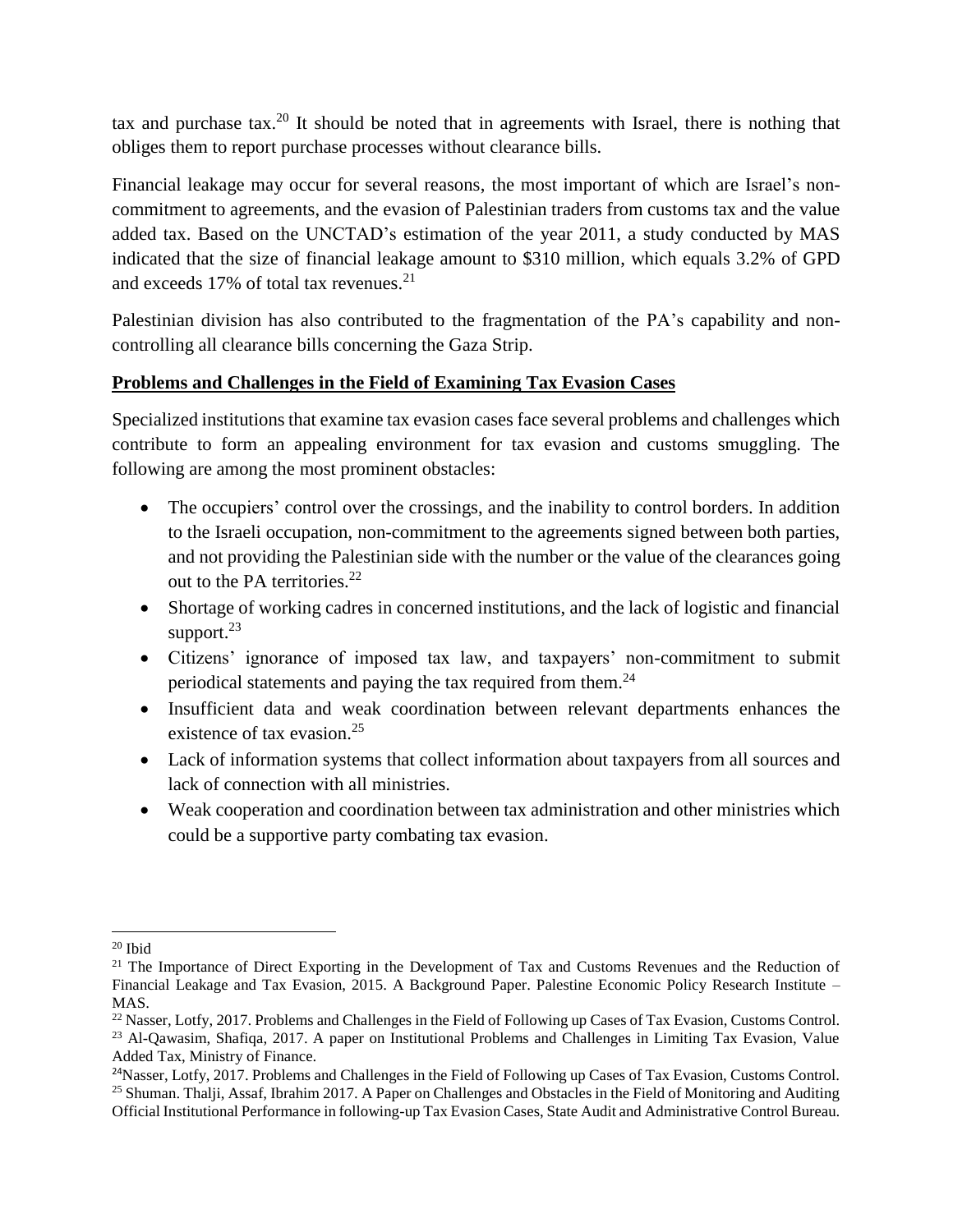• Weak coordination between security apparatuses and tax regulatory bodies which sometimes leads to the duplication of work and referral.<sup>26</sup>

#### **Combating Tax Evasion Crimes in Palestine**

There are many methods used for tax evasion. Sometimes taxpayers intentionally or unintentionally evade paying taxes by failing to register the entity and opening a tax file, in addition to the lack of full knowledge. Based on interviews conducted with Prosecution of Economic Crimes, and Anti-Corruption Prosecution, and the Director of the Income Tax Department in the Ministry of Finance, there is no precise specification of tax evasion despite the estimate of the Director of the Income Tax Department of Tax Evasion that reaches 50%.

In the interview conducted with the Head of Anti-Corruption Prosecution, he stated that there is a small number of corruption crimes relevant to tax evasion which were investigated by Anti-Corruption Prosecution. Examples of these cases include smuggling goods and the cooperation of some customs police officers in the smuggling processes. Furthermore, in the interview conducted with the Head of Prosecution of Anti-Economic Crimes, he stated that tax evasion often occurs through the circumvention of clearance bills and opening fake files. The source pointed to a few cases that were reported due to the difficulty of auditing and following-up clearance bills, in addition to the inability to control borders. The Head of Anti-Corruption Prosecution and the General Director of the Income Tax Department confirmed that the sectors of free professions and medium-sized enterprises, and family entities are the most evasive in opening transparent and real tax files.

**Considering the number of cases transferred to the Prosecution of Anti-Economic Crimes, there were only 21 tax evasion cases transferred to the prosecution from all governorates in the West Bank for the year 2011. This was justified by the fact that several cases are resolved by reconciliation and settlement and are not referred to the prosecution. Additionally, there is a general weakness in all tax departments, the Ministry of Finance, and the State Audit and Administrative Control Bureau in examining tax evasion files.** 

### **Customs Evasion and Smuggling**

 $\overline{\phantom{a}}$ 

Customs smuggling represents the most important source of deficiency in indirect tax revenues especially in the Palestinian case because of geographical and political conditions. Since 1967, the occupation has greatly influenced the determination of the Palestinian Commercial System within a selective, discriminatory customs union with Israel, which has promoted the culture of smuggling in the private sector. After 1994, and the Paris Economic Agreement, there were a few changes

<sup>&</sup>lt;sup>26</sup>Braiki, Najat, 2017. A Paper on Problems and Challenges in the Field of Following up Cases of Tax Evasion, Prosecution of Anti-Economic Crimes.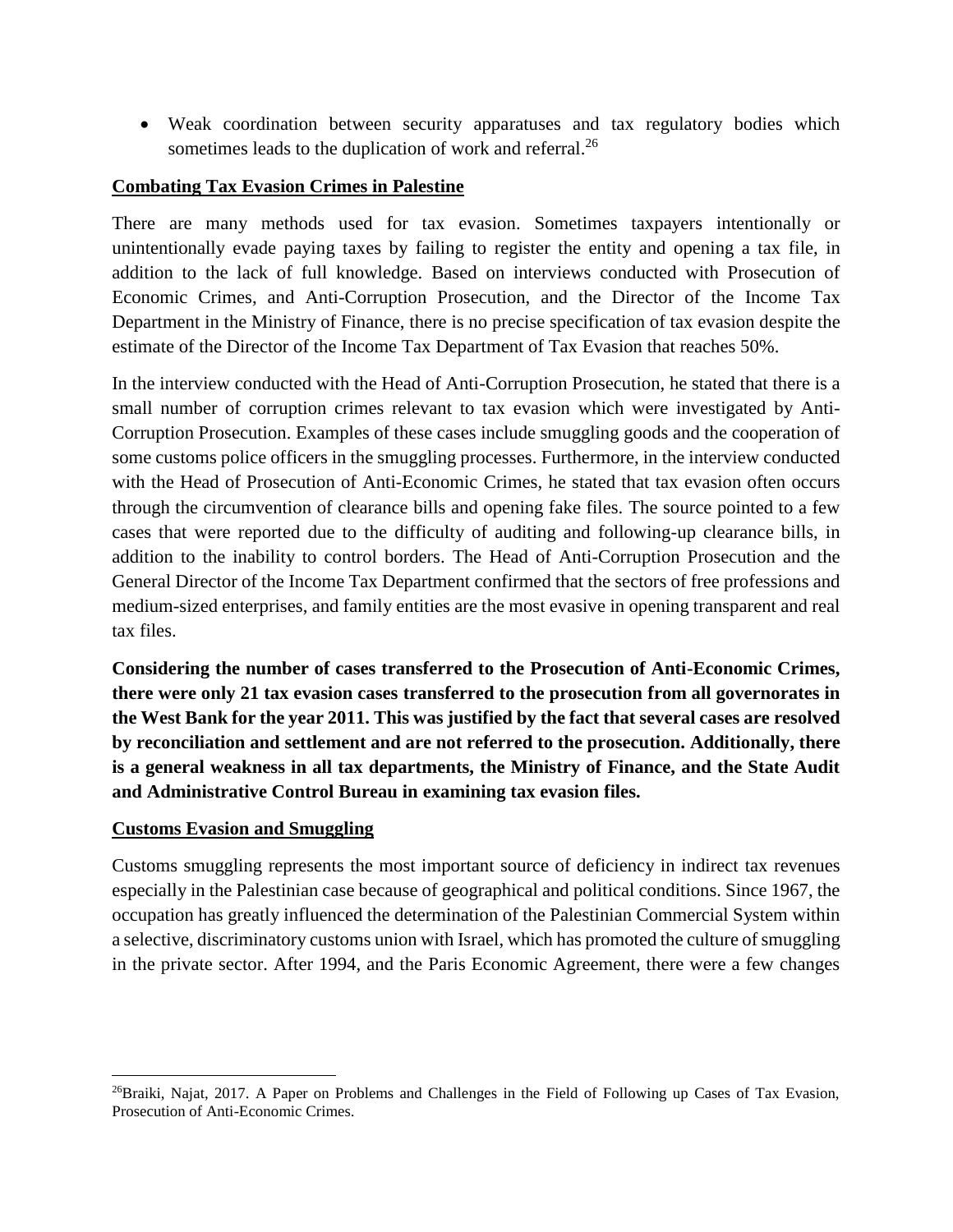with formal and non-essential amendments about Palestinian foreign trade, however, the customs union which resulted is deficient and applied unilaterally for Israel's interest only.<sup>27</sup>

## **The Concept of Customs Smuggling**

The Tax System and its regulatory legislation differ from one country to another. Therefore, a group of economists defined customs smuggling as "*Evasion from paying customs tax regardless of the form of smuggling whether by smuggling undocumented goods or through circumventing the values of imported goods*". <sup>28</sup> As for the Jordanian Customs Law that is applicable in Palestine, it has defined customs smuggling as "*The entry of goods into and out the country in a way that violates applicable legislations and without paying and performing customs fees and other tax fees either partially or fully or in contravention of restrictions provisions stipulated in this law or other*  systems" (Article 232 of Jordanian Customs Law No. (16) of the year 1983).<sup>29</sup>

As a result, it is obvious that there are two images of customs smuggling. The first is customs tax smuggling that is based on lack of documents, which means non-submission of tax bills, and therefore, it is considered as a form of tax evasion. The second is customs smuggling which is "*The entry and removal of goods of any type in a way that contradicts applicable rules and regulations regarding items prohibited from being imported and which are subject to special conditions*." Here, special conditions are violated when artificial and false documents, bills, and information are submitted for clearance purposes and these acts are considered as an attempt at customs smuggling, (*for example, when importing vegetable oil prohibited to be imported due to health reasons, and after that forging information to say it is an oil of a different type that can be imported*). 30

Consequently, there are many forms of tax evasion including the entry of goods into the country without documents and evading taxes, circumventing documents and changing commodities' real values, clearing goods and commodities under a custom item that is not the real one for the good, and classification of goods and commodities under a custom item allowed to be imported while in fact it refers to a custom item that is prohibited. Additionally, another method is the submission of shipping documents falsely listing smaller quantities of an item which will then enter the market.

In the Palestinian case, smuggling is considered an important source of Palestinian financial leakage as it includes the leakage of revenues from direct importation from outside Israel and the indirect one through Israel. It is important to differentiate between financial leakage and customs smuggling considering that smuggling goods in the Palestinian case does not consider the origin of the goods and whether they are imported from outside or inside Israel. Only smuggling goods into the Palestinian markets is important, in contrast with the financial leakage that considers the

 $\overline{a}$ <sup>27</sup> Jamil Misyaf, 2017. A Paper on Palestinian Tax System and the Culture of Smuggling.Palestine Economic Policy Research Institute – MAS.

 $28$  Ibid.

 $29$  Ibid.

 $30$  Ibid.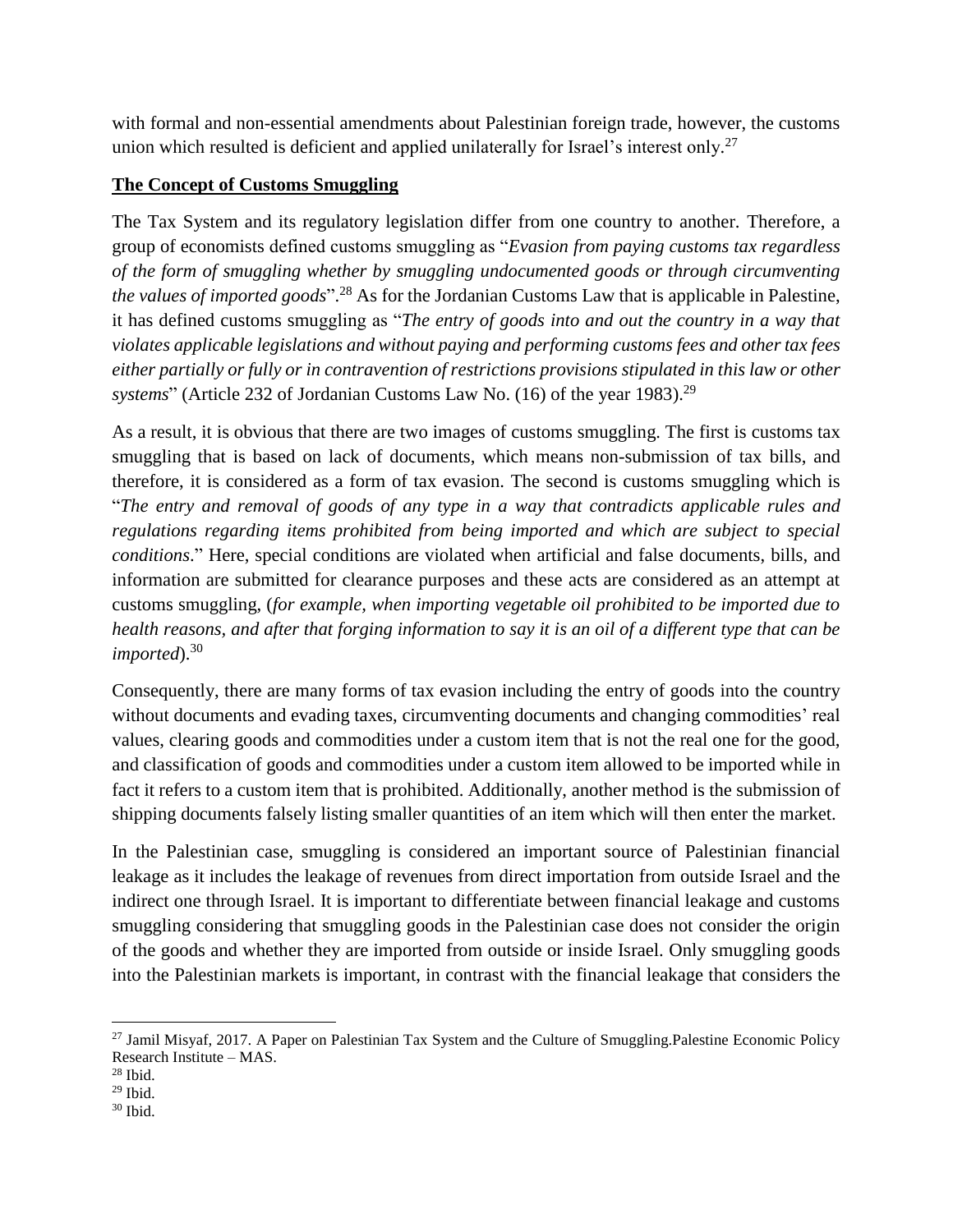place of origin. This does not mean that smuggling does not lead to financial leakage as well. **Reports from the Ministry of Finance in 2013 showed that hiding purchase bills made the Ministry lose revenues of 240 million NIS (\$65 Million).**

It is important to note that smuggling is not limited to specific types of goods as known internationally, such as expensive precious commodities with small size and weight. Smuggling in the Palestinian case includes all types of goods whether cheap or expensive, necessary and unnecessary, with a great concentration on consumer-goods and high-demand goods such as construction materials, foodstuffs and agricultural products, beverages and candies, tobacco and cigarettes, spare parts for cars, cleaning materials, shoes, clothes, electronic devices, communication devices, raw materials, and chicken of all types.

**Data from Customs Control indicate that in 2010 and 2011, settlement goods that were smuggled and seized amounted to 70 tons of foodstuff and others, but between 2009-2011, the value of smuggled goods seized and disposed of following legal procedures was \$240 million. 31**

### **Recommendations**

- 1. Develop an integrated action plan by the government to address tax evasion from all legislative and institutional aspects through forming a technical team that follows up and checks the implementation of the plan considering the necessity of accelerating the development and amendment of relevant tax laws and regulations.
- 2. Increase the number of employees working at tax departments and the customs control, in addition to the provision of required technical and logistical support.
- 3. Provide an information bank and accurate database that includes all taxpayers and connects institutions and ministries relating to investigating tax evasion.
- 4. Promote transparency of information related to the public budget and provide all details of taxes to raise citizens' trust in the government.
- 5. Find a binding formula to enhance complementary work between the departments relevant to taxes and within a computerized system, and develop workers' abilities and capacities in the tax departments regarding forms and causes of tax evasion and financial leakage.
- 6. Promote transparency and accountability to disclose accurate information in all local companies and Palestinian companies working outside Palestine in compliance with provisions of the Governance Code in the private sector.
- 7. Adopt a national economic and financial policy to enhance local replacement and direct importation instead of importation through Israel.

 $\overline{\phantom{a}}$ 

 $31$ Ibid.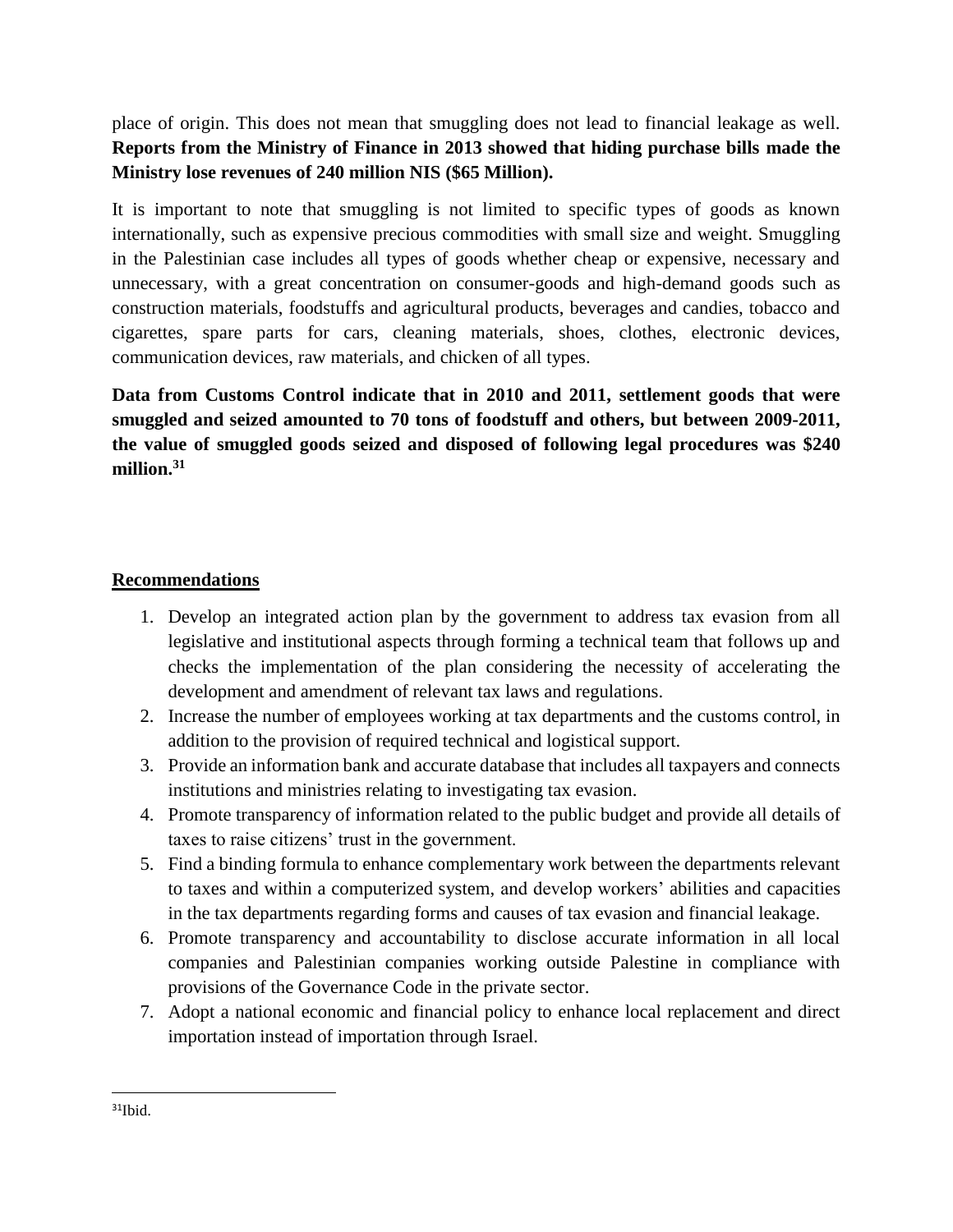#### **References**

- Abd El-Karim, Nasir 2015. Evaluative Study of Income Tax Law for the year 2011. *MIFTAH* 2015/ Qabaja: Master Dissertation "Tax Evasion Ethics", Hamburg University, Germany 2010.
- Ad-Dahle, Samar 2017. Challenges and Obstacles in Confronting Tax Evasion Phenomenon. Income Tax, Ministry of Finance.
- Al-Qawasim, Shafiqa, 2017. A paper on Institutional Problems and Challenges in Limiting Tax Evasion, Value Added Tax, Ministry of Finance.
- Braiki, Najat, 2017. A Paper on Problems and Challenges in the Field of Following up Cases of Tax Evasion, Prosecution of Anti-Economic Crimes.
- Corruption and Tax Abuse: Two Sides of the Same Coin, Draft Copy Position 2016.
- Jamil Misyaf, 2017. A Paper on Palestinian Tax System and the Culture of Smuggling. Palestine Economic Policy Research Institute – *MAS*.
- Nasser, Lotfy, 2017. Problems and Challenges in the Field of Following up Cases of Tax Evasion, Customs Control.
- Possible Measure to Limit Tax Evasion, Economic Annual Report 2015. The Palestinian Economic Council for Development and Reconstruction (*PECDAR*).
- Riziq, Khalil. A paper on "Circumvention Methods Used in Tax Evasion". Union of Palestinian Chambers of Commerce and Industry.
- Shuman. Thalji, Assaf, Ibrahim 2017. A Paper on Challenges and Problems in the Field of Monitoring and Auditing Official Institutional Performance in following-up Tax Evasion, State Audit and Administrative Control Bureau.